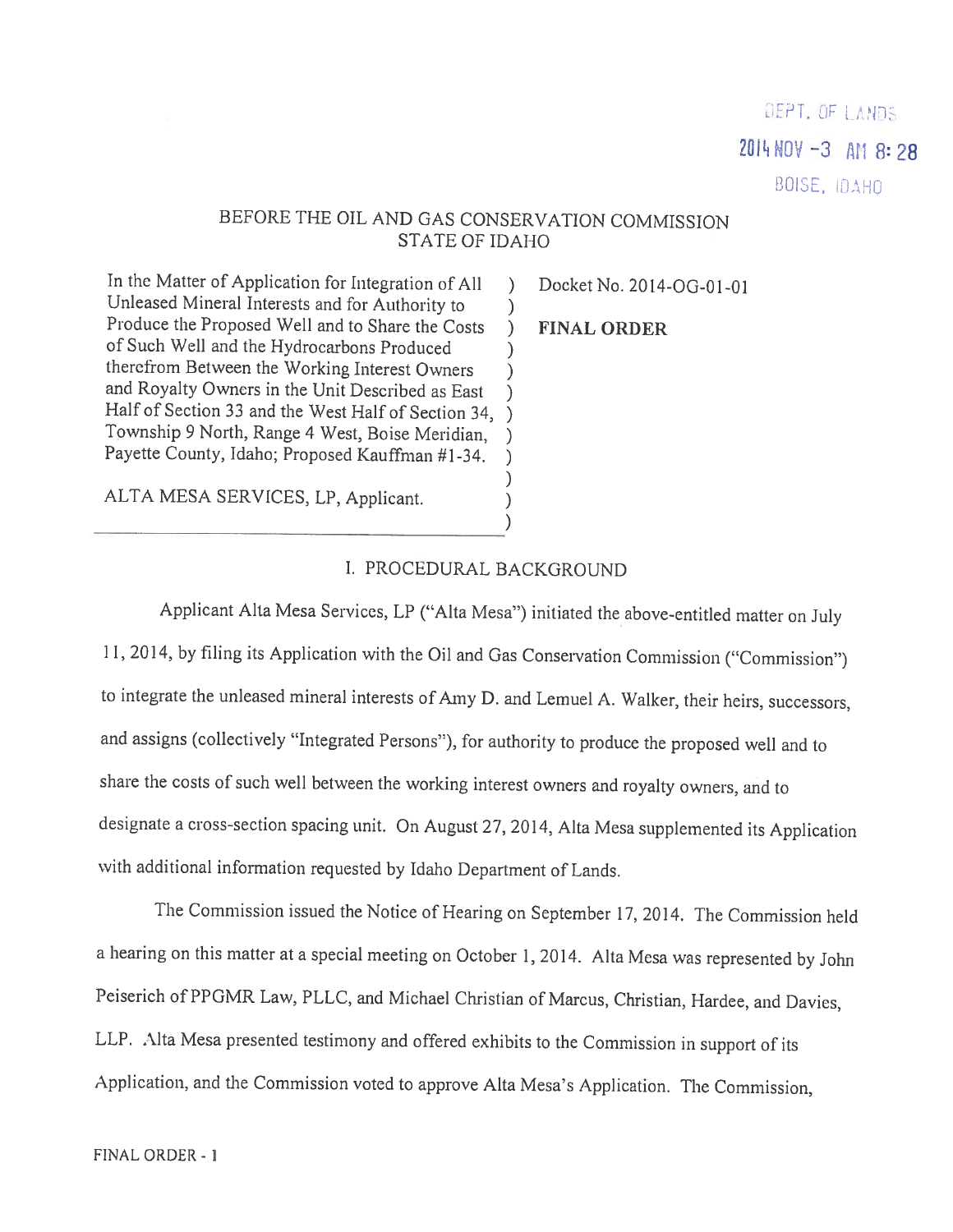having fully considered the record in this matter, issues this Final Order as its decision in this matter pursuant to Idaho Code §§ 47-321, 47-322 and 67-5246(1) and IDAPA 04.11.01.740.

### II. FINDINGS OF FACT

1. Alta Mesa proposes designating a cross section spacing unit described as the East Half of Section <sup>33</sup> and the West Half of Section 34, both in Township <sup>9</sup> North, Range <sup>4</sup> West, Boise Meridian, Payette County, Idaho ("Spacing Unit").<sup>1</sup> The proposed unit contains approximately 640 acres.  $(Ex, 1, p, 1)$ .

2. The Spacing Unit is located in the Western Idaho Basin. One well is currently in production in the basin. There is not <sup>a</sup> history of oil and gas production in this basin. (Hearing Transcript ("Tr."), p. 12.)

3. The geology in the Western Idaho Basin is complex. This is <sup>a</sup> large, freshwater basin; known as <sup>a</sup> lacustrine basin. Sediment is being deposited in the basin. The basin is dropping due to the weight of the sediment deposits, movement of the Earth's crust, and volcanic activity. The down dropping creates faults in the basin. The geologic setting in the basin is unique compared to other areas of the United States and other countries. (Tr., p. 23.)

4. Based on information known to Alta Mesa at this time, the potential gas <sup>p</sup>lay is located in the Spacing Unit, generally half in Section <sup>33</sup> and half in Section 34. The evidence presented at the hearing demonstrates that there is <sup>a</sup> reasonable possibility that <sup>a</sup> well drilled in the Spacing Unit would recover oil and gas in commercial quantities and is prospective of oil and gas. (Ex. 1; Tr., p. 29.)

<sup>&</sup>lt;sup>1</sup> Alta Mesa provided a unit plat map with its application (Exhibit E of Exhibit 1), and Alta Mesa later submitted a second map (dated 8/25/14) with a smaller unit size. Counsel for Alta Mesa clarified at the hearing that Alta Mesa<br>is requesting a 640 acre spacing unit. Therefore, the Commission will disregard the second map.

<sup>&</sup>lt;sup>2</sup> The pages of the Alta Mesa's Application (Exhibit 1) are unnumbered, but the Application pages will be referenced in the Final Order as if they are numbered,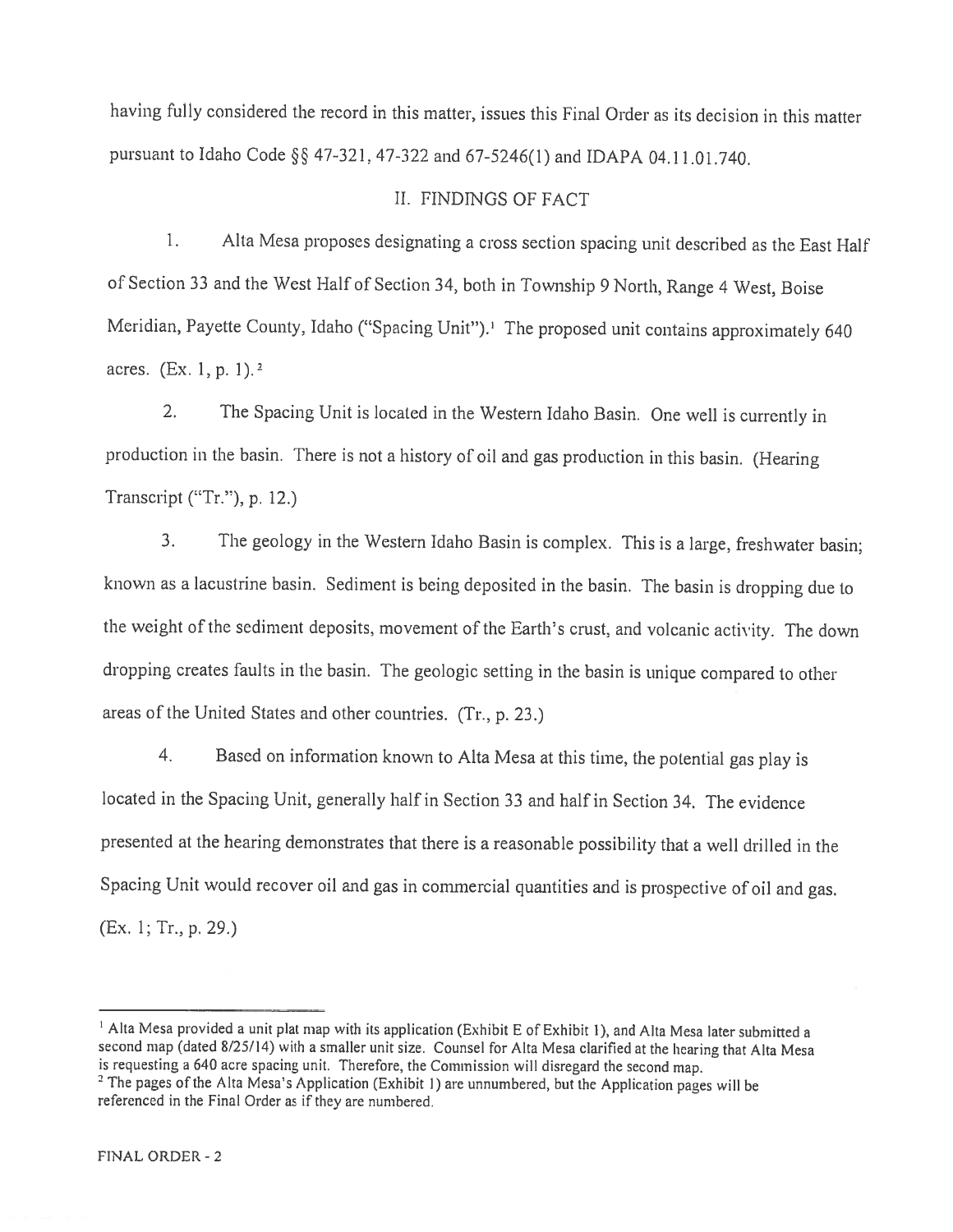5. Alta Mesa proposes drilling the Kaufmann #1-34 well in the Northwest Quarter of Section 34, Township <sup>9</sup> North, Range <sup>4</sup> West, B.M. The well was administratively approved on June 30. <sup>2014</sup> as an exceptional well location. (Ex. 1, pp. <sup>1</sup>-2.)

6. Alta Mesa seeks to be the operator of the well in the Spacing Unit. (Ex. 1, p. 2.)

7. Alta Mesa owns oil and gas leases and agreements with other working interest owners in the Spacing Unit. (Ex. 1, p. 2.)

8. Alta Mesa obtained an abstract for the Spacing Unit for the purpose of obtaining <sup>a</sup> title opinion, and determined there was <sup>a</sup> reservation for mineral interests in <sup>a</sup> I 60-acre tract located in the Southwest Quarter of the Northwest Quarter, the North Half of the Southwest Quarter, and the Southeast Quarter of the Southwest Quarter, Section 34. Township <sup>9</sup> North, Range <sup>4</sup> West, B.M., Payette County, Idaho. Amy D. Walker and Lemuel A. Walker are the owners of record of 50% of the mineral interest in the 160-acre tract.  $(Ex. 1-E.)^3$ 

9. David Pepper, Idaho Land Supervisor for Alta Mesa, requested that Glen R. Johnson, <sup>a</sup> contract landman, attempt to locate the owners of the Walkers' mineral interest. Mr. Johnson summarized his findings in <sup>a</sup> resume of efforts submitted with Alta Mesa's Application. (Ex. 1-B.)

10. Lemuel A. Walker died in Ontario, Maiheur County, Oregon in 1956. According to the Probate Records of Payette County, Mr. Walker died intestate and his wife was designated as the only legatee with no other issue. (Ex. I-B.)

11. Amy D. Walker died in August <sup>1971</sup> in Payette, Idaho at the age of 91, according to the Social Security Death Index. Mr. Johnson did not find any probate information for Ms. Walker the records of Payette County, Idaho, or Maiheur County, Oregon. Mr. Johnson reviewed records

<sup>&</sup>lt;sup>3</sup> Exhibit 1 includes several exhibits identify by letters. In the Final Order, the exhibits to Exhibit 1 will be referenced as Exhibit I-A, etc.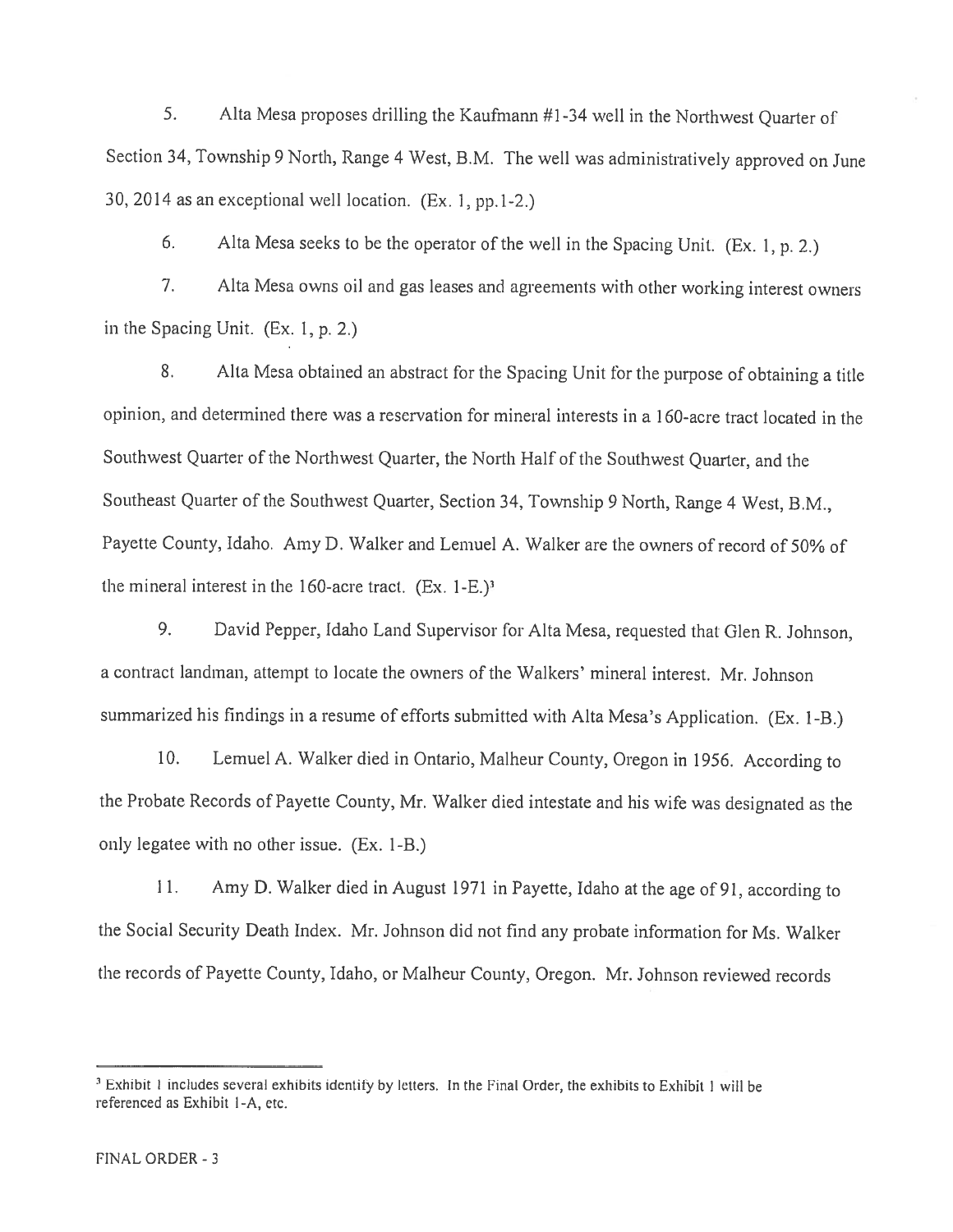available on the website Ancestry.com, and did not find any record that Ms. Walker had children or siblings. (Ex. 1-B.)

12. Mr. Johnson searched the records of the Payette County Clerk and Recorder forward from August 1971 and did not find any record of conveyances of the mineral interest from Ms. Walker. (Ex. 1-B.)

13. Alta Mesa sent <sup>a</sup> letter addressed to Amy D. and Lemuel A. Walker and their heirs, successors, and assigns, to the Walker's last known address found on court documents. The letter was returned to sender as unclaimed and unable to forward. (Ex. 5.)

14. Alta Mesa published notice of its Application in the Idaho Statesman, Argus Observer, and Independent Enterprise, and provided proo<sup>f</sup> of publication of such notices to the Commission. (Ex. 4.)

15. The mineral interests owned by the Integrated Persons in the Spacing Unit are presently unleased and uncommitted. Alta Mesa requests the following three alternatives for the Integrated Persons to participate in the Spacing Unit. (Ex. 1, pp. 2-3.)

a. Execute and deliver to Alta Mesa an oil and gas lease consistent with the propose<sup>d</sup> lease form provided by Alta Mesa (Ex. 1), and receive compensation in the amount of a bonus of \$100.00 per acre<sup>4</sup> and  $1/8<sup>th</sup>$  royalty, in lieu of the right to participate in the working interest in the unit. If the Integrated Persons fail to make an election within <sup>a</sup> fifteen (15) day response period, they will be deemed to have elected to lease under the same terms as ifthey had elected to lease their minerals.

b. Participate as working interest owners in the cost of drilling, testing, and completion of the test well drilled by Alta Mesa subject to the terms of the uniform modified AAPL Operating Agreement (Ex. 1-C) and the Authorization for Expenditures Ex. (1-D).

<sup>&</sup>lt;sup>4</sup> Alta Mesa orally amended its application at the hearing to provide a bonus of \$100.00 per acre.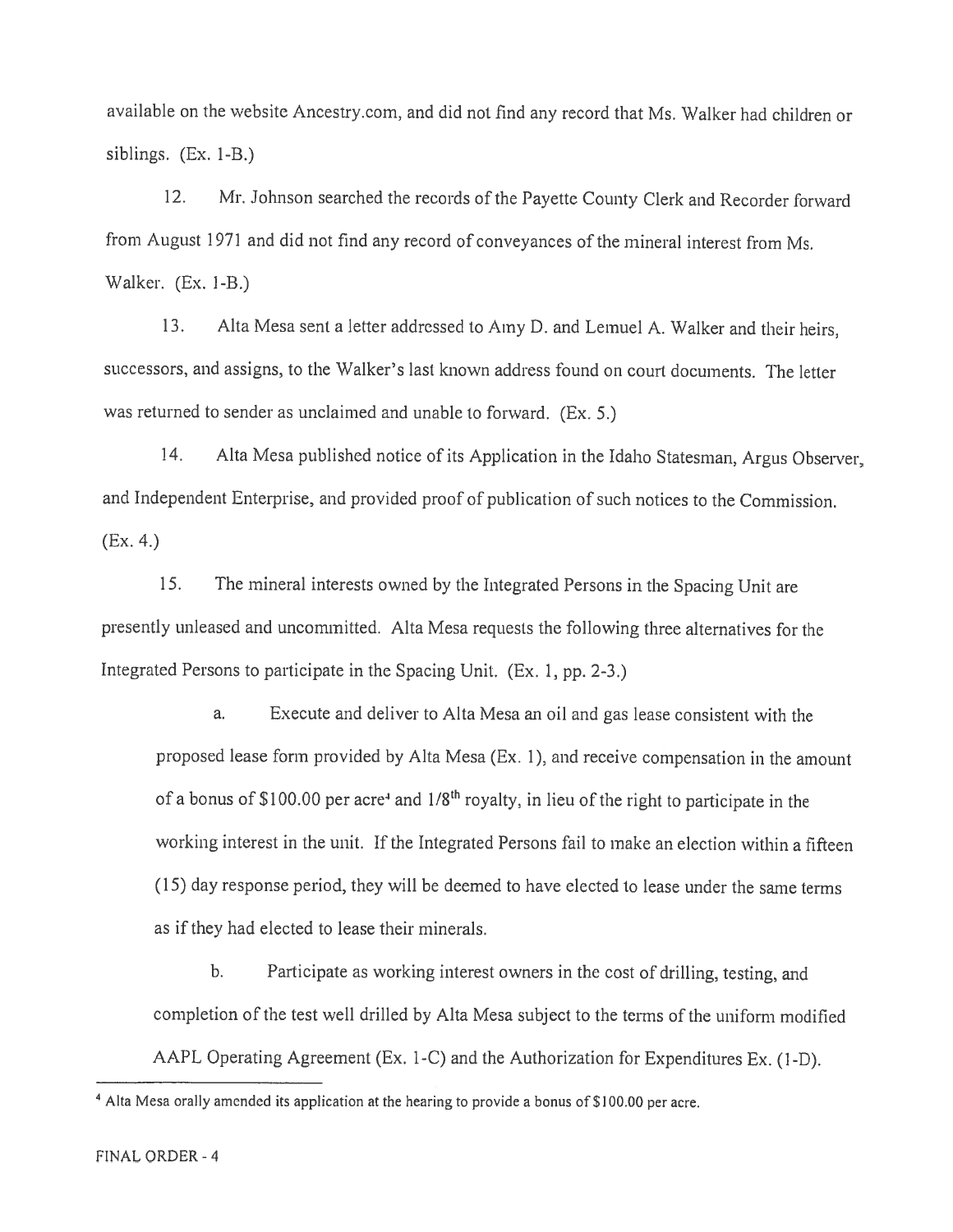C. Participate as nonconsenting working interest owners subject to <sup>a</sup> risk factor penalty applied against the Integrated Persons' interest. The risk factor penalty will be applied to the proportionate costs and expense of drilling, completing and equipping the well, which would have been born by the Integrated Persons as if they had paid their proportionate costs and expenses prior to drilling the well. Alta Mesa proposes <sup>a</sup> risk factor penalty of 300% for the initial well and any subsequent wells.

### III. CONCLUSIONS OF LAW

1. The Commission has authority in this matter pursuant to the Oil and Gas Conservation Act, chapter 3, title 47, Idaho Code.

2. Pursuant to Idaho Code § 47-321, the Commission is authorized to establish spacing units. Idaho Code §47-321(a) provides:

An order establishing spacing units shall specify the size and shape of the units, which shall be such as will, in the opinion of the commission, result in the efficient and economical development of the poo<sup>l</sup> as <sup>a</sup> whole. The size of the spacing units shall not be smaller than the maximum area that can be efficiently and economically drained by one (1) well; provided, that if, at the time of <sup>a</sup> hearing to establish spacing units there is not sufficient evidence from which to determine the area that can be efficiently and economically drained by one (1) well, the commission may make an order establishing temporary spacing units for the orderly development of the poo<sup>i</sup> pending the obtaining of the information required to determine what the ultimate spacing should be.

3. The standard spacing unit size for gas wells is <sup>640</sup> acres. IDAPA 20.07.02.330.02.

The spacing unit "shall be one governmental section or lot(s) equivalent thereto, upon which there is not located, and of <sup>w</sup>'hich no part is attributed to, any other well completed in or drilling in the same pool." Id.

4. Based on the evidence provided in this matter, establishing the spacing unit consisting of approximately <sup>640</sup> acres in the East Half of Section <sup>33</sup> and the West Half of Section 34, both in Township 9 North, Range <sup>4</sup> West, B.M., Payette County, Idaho, will "result in the efficient and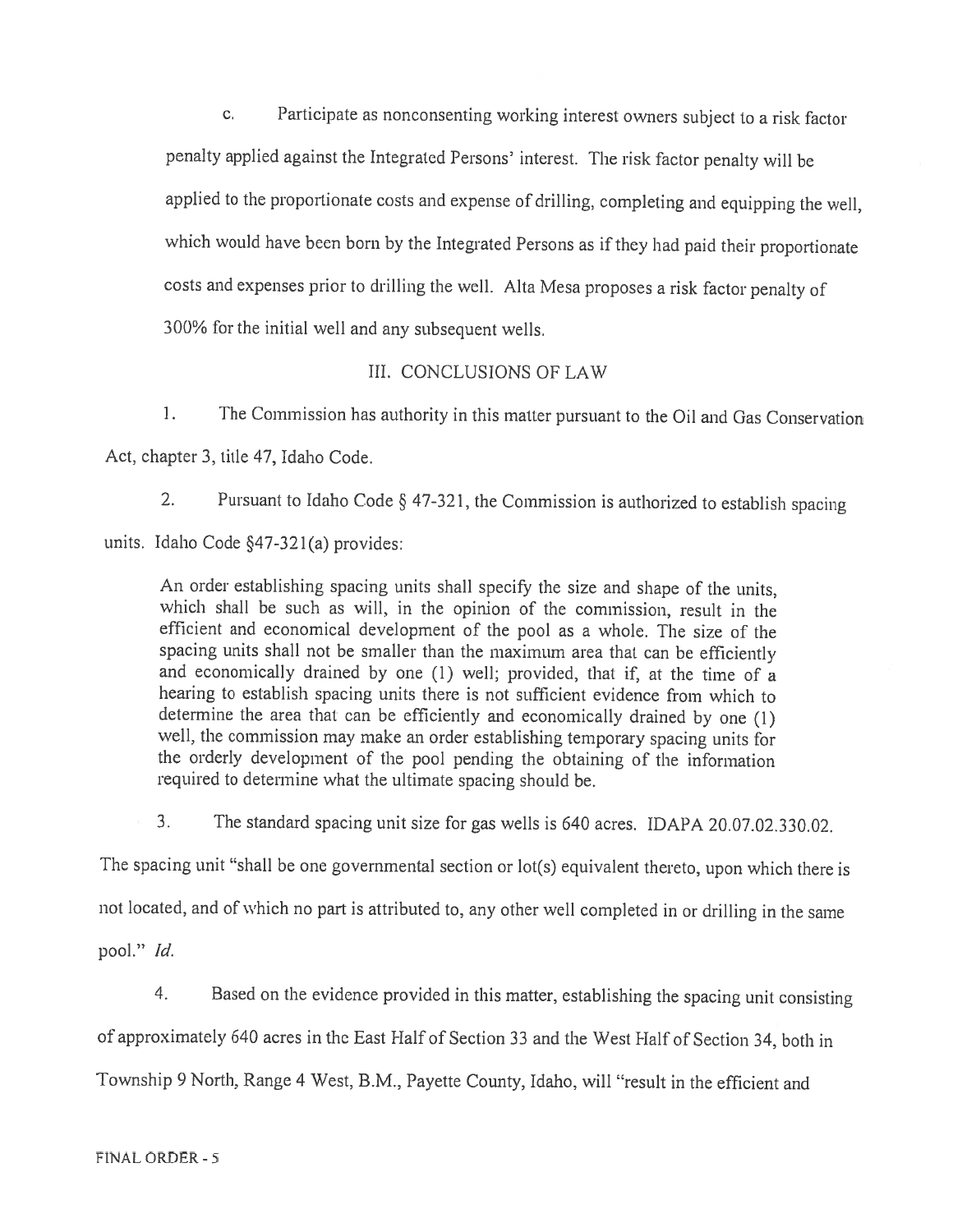economic development of the pooi." Idaho Code § 47-321(b). Establishing <sup>a</sup> cross unit spacing unit will also protect the correlative rights of mineral owners in the unit. See Idaho Code § 47-319(2).

5. The Commission is authorized to consider integration applications and to issue integration orders pursuant to Idaho Code § 47-322. The Commission, "upon the application of any interested person, shall make an order integrating all tracts or interests in the spacing unit for the development and operation thereof and for the sharing of production therefrom." Idaho Code §47- 322(a). An "integration order shall be upon terms and conditions that are just and reasonable." Id.

6. The operations of <sup>a</sup> well upon any portion of <sup>a</sup> spacing unit under an integration order "shall be deemed for all purposes the conduct of such operations upon each separately owned tract in the unit by the several owners thereof." Idaho Code § 47-322(b). The "portion of production allocated to <sup>a</sup> separately owned tract included in <sup>a</sup> spacing unit shall, when produced, be deemed, for all purposes, to have been actually produced from such tract by a well drilled thereon." Id.

7. Based on the substantial evidence in record, the Commission concludes it is appropriate to integrate the mineral interests of the Integrated Persons into Spacing Unit for the development and operation of the unit pursuant to Idaho Code § 47-322.

8. The Commission designates the Kauffman #1-34 well as the authorized well in the Spacing Unit.

9. The Commission concludes the three alternatives for the Integrated Persons to participate in the Spacing Unit are just and reasonable. The form lease proposed by Alta Mesa (Ex. 1) contains reasonable terms to govern the relationship between Alta Mesa and the Integrated Persons, if the Integrated Persons elect to lease or if they fail to make an election under this order. The AAPL Operating Agreement (Ex. 1-CA) and Authorization for Expenditures (Ex. 1-D) contain just and reasonable terms to govern the relationship between Alta Mesa and the Integrated Persons in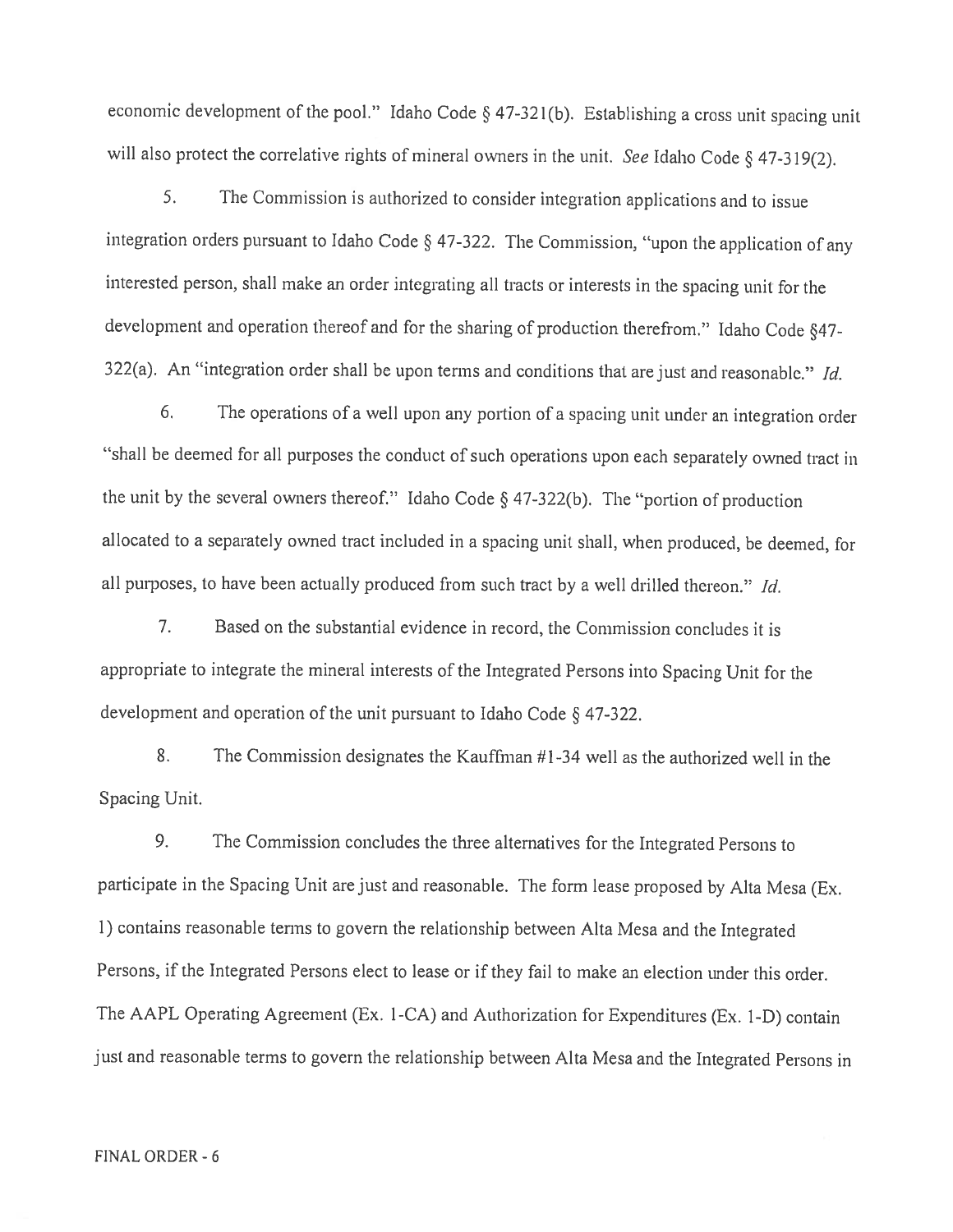the event the Integrated Persons elect to participate as working interest owners or nonconsenting working interest owners.

10. Alta Mesa requests that the Commission impose a risk factor penalty that would apply against the interests of the Integrated Persons if they elect to participate as nonconsenting working interest owners, but do not participate in the risk and cost of the drilling and operation of the well. The Commission has authority to establish terms and conditions for such participation under Idaho Code § 47-322(c). The Commission concludes that Alta Mesa's requested risk factor penalty of <sup>3</sup>OO9oof the costs of the well is reasonable due to the risk and costs of drilling the well. The Commission further concludes that, in the event the Integrated Persons elect to participate in the Spacing Unit as nonconsenting working interest owners, it is just and reasonable for nonconsenting working interest owners to receive a 1/8<sup>th</sup> royalty out of their proportionate share of production until Alta Mesa has recovered its costs and the risk factor penalty out of the nonconsenting working interest owners' proportionate share of production. After that, the nonconsenting working interest owner will be liable for further costs of the well as if they had initially agreed to pay costs of drilling and operating the well.

#### IV. ORDER

Alta Mesa's Application is APPROVED as follows:

I. The Commission designates the Spacing Unit in the East Half of Section <sup>33</sup> and the West Half of Section 34, both in Township <sup>9</sup> North, Range <sup>4</sup> West, B.M., Payette County, Idaho. The Spacing Unit comprises approximately <sup>640</sup> acres.

2. Alta Mesa is designated as the operator of the well in the Spacing Unit and has authority to drill, equip, and operate the well in the Spacing Unit.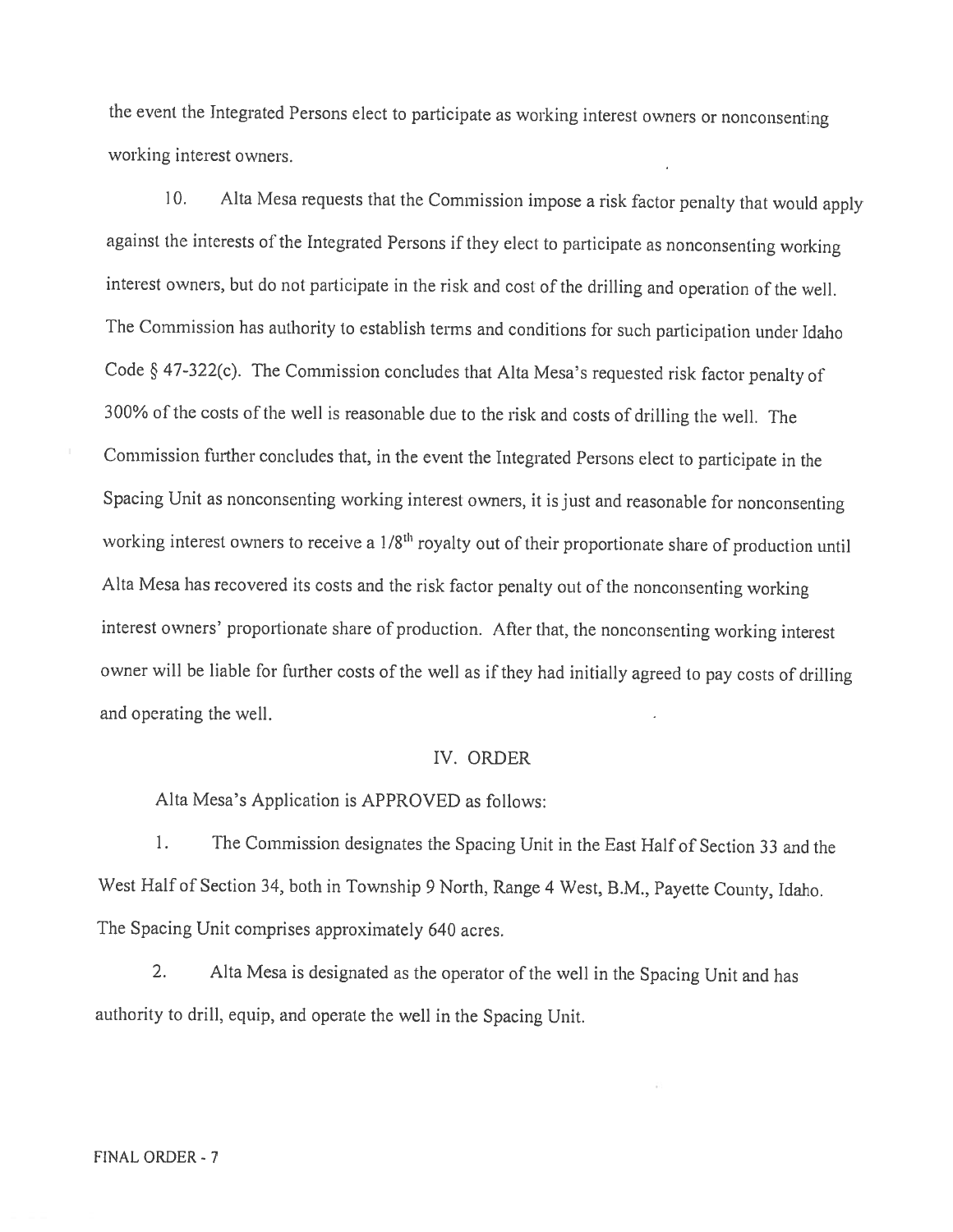3. The mineral interests of the Integrated Persons in the 160-acre tract located in the Southwest Quarter of the Northwest Quarter, the North Half of the Southwest Quarter, and the Southeast Quarter of the Southwest Quarter, Section 34, Township <sup>9</sup> North, Range <sup>4</sup> West, B,M., Payette, County, Idaho, are integrated into the Spacing Unit.

4. The alternatives for the Integrated Persons to participate in the Spacing Unit are:

a. Execute and deliver to Alta Mesa an oil and gas lease consistent with the proposed lease form provided by Alta Mesa (Ex. 1), and receive compensation in the amount of a bonus of \$100.00 per acre<sup>5</sup> and  $1/8<sup>th</sup>$  royalty, in lieu of the right to participate in the working interest in the unit. If the Integrated Persons fail to make an election within the fifteen (15) day response period set forth in this Order, they will be deemed to have elected to lease under the same terms as if they had elected to lease their minerals.

b. Participate as working interest owners in the cost of drilling, testing, and completion of the test well drilled by Alta Mesa subject to the terms of the uniform modified AAPL Operating Agreement (Ex. 1-C) and the authorization for expenditures (Ex. l-D).

c. Participate as nonconsenting working interest owners subject to <sup>a</sup> risk factor penalty of 300% applied against the Integrated Persons' interest for the initial well and any subsequent well. The terms of the uniform modified AAPL Operating Agreement (Ex. 1-C) and the authorization for expenditures (Ex. <sup>I</sup> -D) will apply if the Integrated Persons participate as noneonsenting working interest owners. The risk factor penalty will be applied to proportionate cost and expense of drilling, completing and equipping the well, which would have been born by the Integrated Persons as if they had paid their proportionate costs and expenses prior to drilling the well. Nonconsenting working interest owners will receive <sup>a</sup> royalty of 1/8<sup>th</sup> from their proportionate share of production, and will receive their full share

 $<sup>5</sup>$  Alta Mesa orally amended its application at the hearing to provide a bonus of \$100.00 per acre.</sup>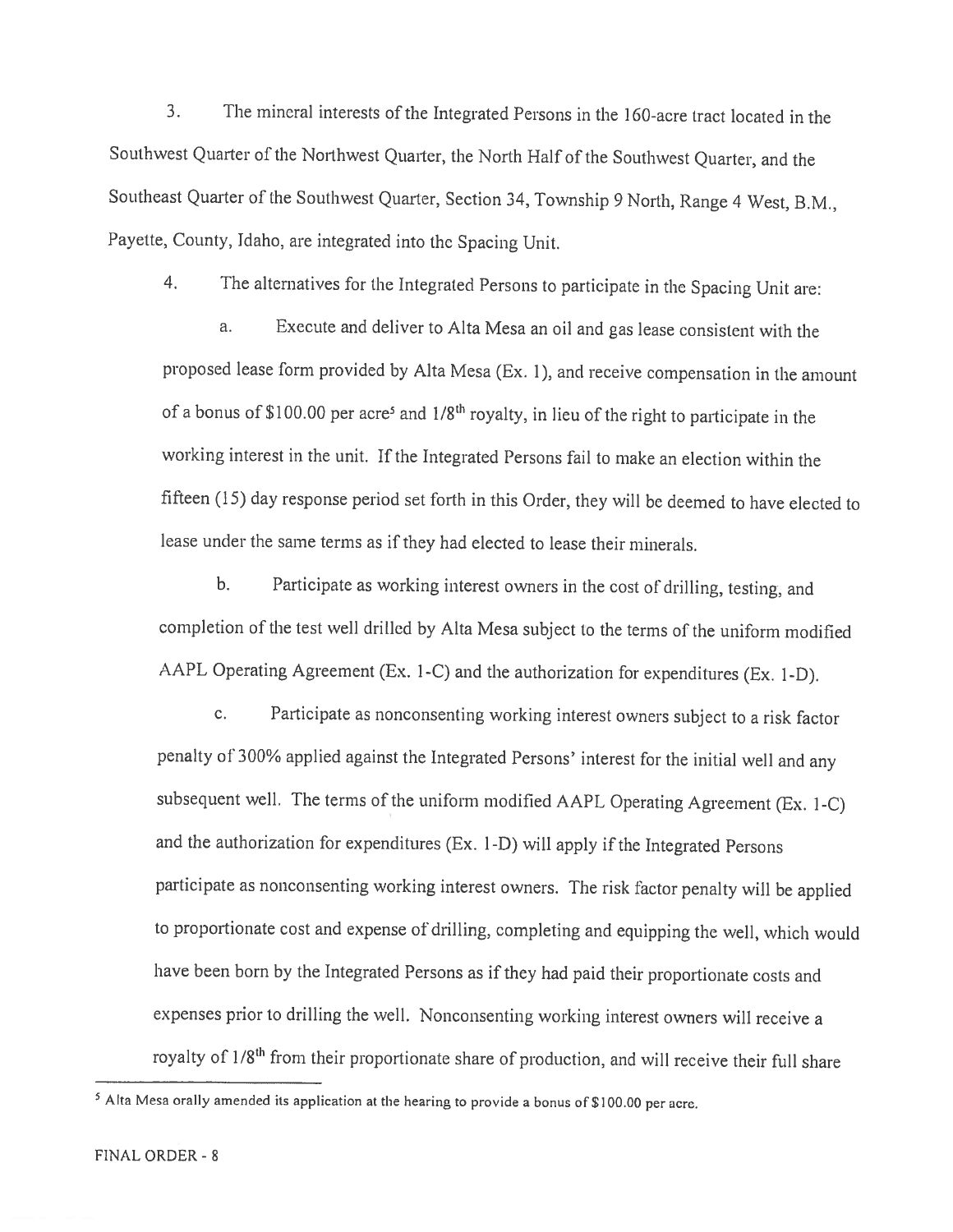of production only after Alta Mesa has recovered its costs and the risk factor penalty out of the nonconsenting working interest owners' share of production. After that, the nonconsenting working interest owner will be liable for further costs of the well as if they had initially agreed to pay costs of drilling and operating the well.

5. To provide the Integrated Persons with notice of their alternatives for participation in the Spacing Unit, Alta Mesa must publish notice of this Final Order once <sup>a</sup> week for two weeks in <sup>a</sup> newspaper serving the county where the spacing unit is located in order to provide the Integrated Persons with notice of this Final Order.

6. The Integrated Persons will have fifteen (15) days from issuance of this Final Order to make an election and communicate their election in writing to Alta Mesa.

## V. PROCEDURES FOR FiNAL ORDERS

This is <sup>a</sup> final order of the Commission. Any party may file <sup>a</sup> motion for reconsideration of this final order within fourteen (14) days of the service date of this order. The Commission will dispose of the petition for reconsideration within twenty-one (21) days of its receipt, or the petition will be considered denied by operation of law. See Idaho Code § 67-5246(4).

Pursuant to Idaho Code  $\S$ § 67-5270 and 67-5272 any party aggrieved by this final order or orders previously issued in this case may appeal this final order and all previously issued orders in this case to district court by filing <sup>a</sup> petition in the district court of the county in which: (1) <sup>a</sup> hearing was held, (2) the final agency action was taken, (3) the party seeking review of the order resides, or (4) the real property or personal property that was the subject of the agency action is attached.

An appeal must be filed within twenty-eight (28) days (1) of the service date of this final order, (2) of an order denying petition for reconsideration, or (3) the failure within twenty-one